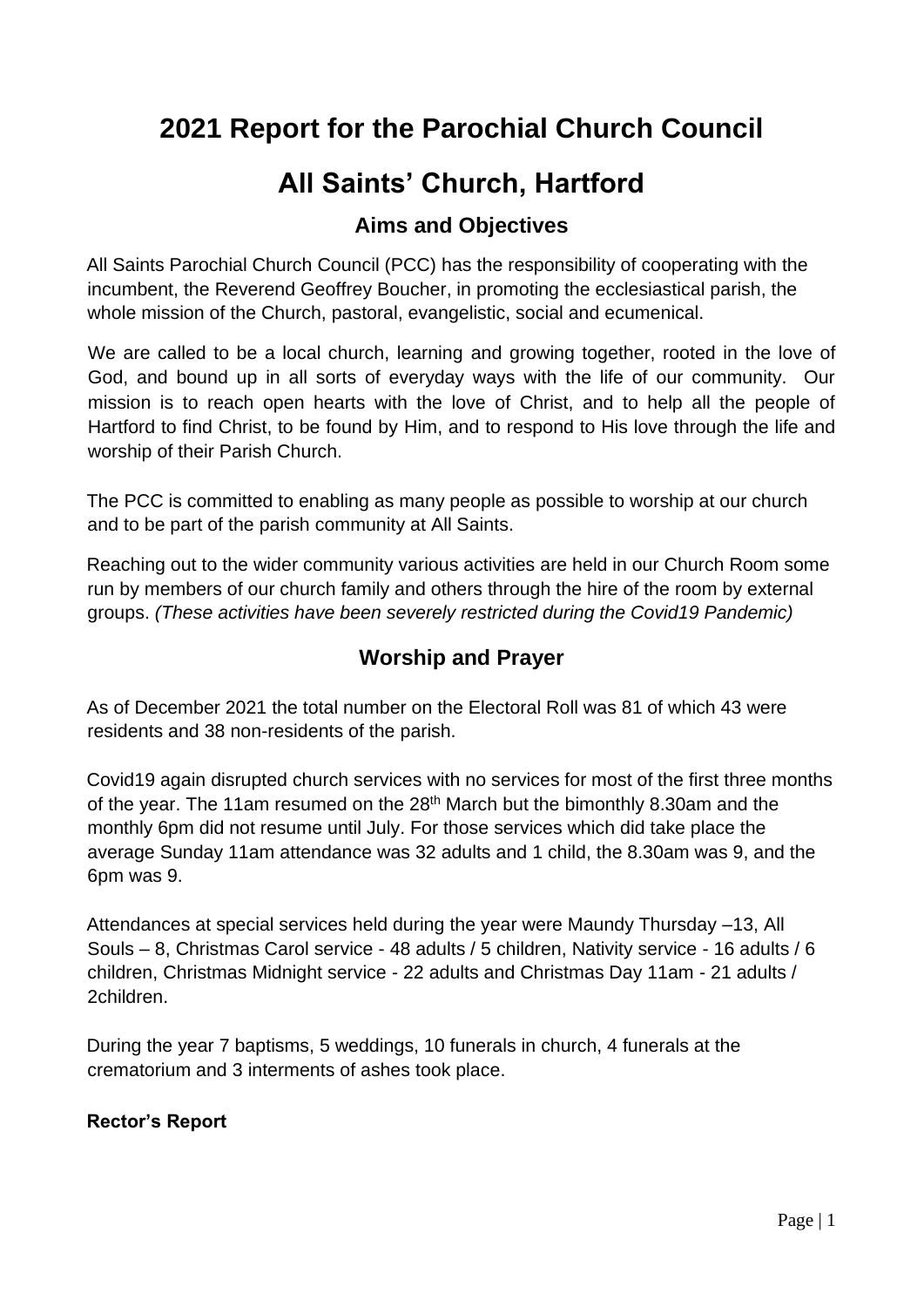The year began with the continuation of lockdown measures due to the Covid 19 pandemic. This brought many constraints to daily living, including not gathering in church for worship.

Pat and Haleema continued to produce a weekly service on our website to unite us, and many of us were in contact with each other offering care and mutual support. The zoom 'Tea and Chat' on Sundays and the Lent course, also via zoom, provided opportunity to meet virtually. Later in the year a few of us trialled Clifford's course 'Baggage and Treasures' which the Diocese has adopted as its Lent Course for 2022.

Preparations were made for the return to worship in the church building. The organ which had been taken away and completely repaired and renovated was returned in March, new curtains were hung at the south door and choir vestry, and comfortable cushioning softened the pews. We were able to return to church on Palm Sunday, 28<sup>th</sup> March in time for Holy Week and the celebration of Easter. It was a great joy not only to return but to hear the sound of the organ beautifully enhanced, and to appreciate the warmth and comfort of the curtains and cushions.

There was much discussion about returning to social activity and we are so grateful to everyone who made this happen. Mike and Daphne's Garden Party was a wonderful beginning; Clifford's walk continued the good work and Sue, Pam and their team put on two particularly special Cream Teas. Pam and Paul organised an evening with Richard Bower which combined music and the story of our organ; The Art Group delighted us again with their exhibition and the Christmas Fayre was a social and fundraising success once more. Thank you to all who contributed to and supported these events in so many ways.

The church building and churchyard were kept as beautiful as ever and were much appreciated by people who visited not only on Sundays but through the week. The flower displays were particularly stunning at the major festivals and the Remembrance Sunday displays honouring and moving. Our thanks to Colin Jones for his work this year in providing us with a Christmas tree and Easter Cross in the churchyard. Thank you too to Pauline and David who are once again opening the church on Friday mornings.

In October we held an 'Away Day' so that we could reflect on 'where we are' and 'where we are going' centred around a SWOT (strengths, weaknesses, opportunities, threats) discussion. Thank you to all who attended and for the many good questions and positive contributions. We identified six priority areas - Communication, Pastoral Care, Social Activity, Worship, Occasional Offices and Discipleship. We will continue to address these through 2022.

Life brings change, it brings endings and beginnings. We have been very blessed in Linda's playing of the organ for 30 years and for her leading, encouraging and inspiring the choir. We were pleased to be able to make a presentation to Linda as her time as organist completed, and also to present Linda, Pauline and David with RSCM medals. It was a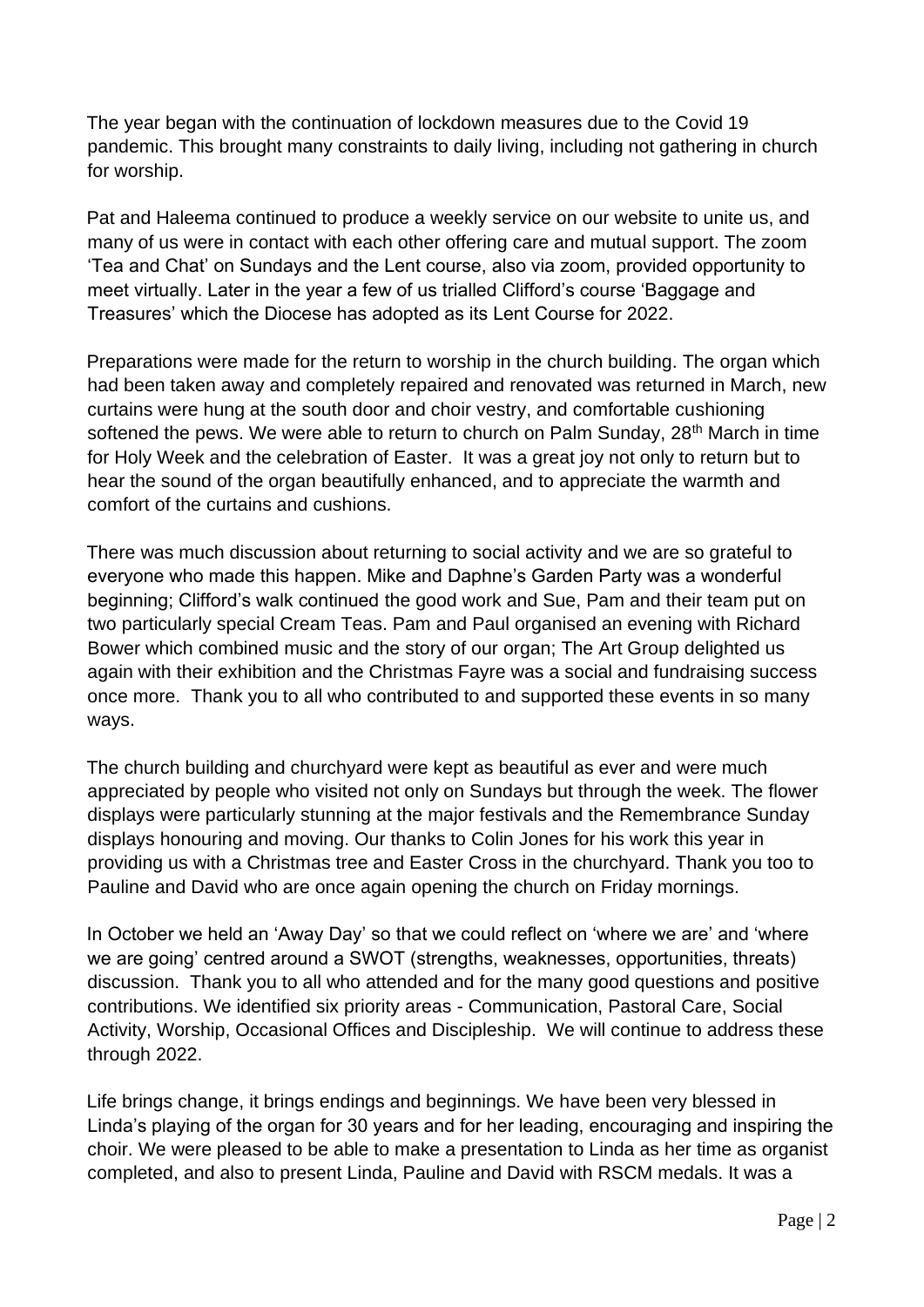delight to welcome Tony as our new organist and to witness the prayerful creativity in the new and changed roles and relationships in the choir.

We have been blessed too in Janet Boston's presence and prayer, wisdom and encouragement as Churchwarden. Janet completed her time in that office, and we offer her our deep gratitude for all that she has brought to us in the role. Thank you also to Peter Levitt for editing and producing the Hartfordian. The final issue was produced in 2021 and we congratulate Peter on a production that has informed and entertained over many years and helped to bind our community. Amanda Smith generously offered to produce a quarterly newsletter and quickly got to grips with the task. The first issue was produced in October and was much appreciated. The distribution list continues to grow.

The PCC met six times during the year. Pam Fearon, PCC Secretary, unfailingly made sense of our discussions and gave us clear and purposeful minutes which helped us navigate through the year. Paul, as ever, gave us very clear information in the accounts and enabled us to address important questions and decisions not just on finance but our life as church.

We are especially grateful to Elaine and to Mary for leading our worship and to Sue for the dependability of her presence, organisation and wisdom as Churchwarden.

Thank you all for your participation in and contributions to our worship together and the sharing of life. It has been a joy and strength to be together again. - Reverend Geoff Boucher

## **Deanery Synod and Diocesan Synod**

This was another difficult year for both the Deanery and Diocese in regard to Synodical meetings.

Both managed meetings to close the three year cycles. Again by

zoom. The new Deanery Synod came in after the APCMs in May.

Both Helen Dowzall and Elaine Levitt were returned as representatives.

Huntingdon Deanery has again been fortunate to be in a position to pay the shortfall in parish share from reserves. This gives a rebate ,which is less than the amount paid ,but means reserves are a little healthier than otherwise , to cover any future shortfalls or possible aid to parishes.(for repairs etc in loans)

The new Diocesan Synod was elected and met in November to complete business as demanded in law.

Elaine Levitt is again representative on this.

The main focus for the Synods has been the future of the Deaneries in the aftermath of the pandemic and planning for the future. Also to be considered at some time will be "Living in Love and Faith"; focussing on being a more inclusive church

It is good to be able to emphasise how well the Diocese has done in 2021 to be able to return only a very small deficit. Praise has been given to all parishes and Deaneries in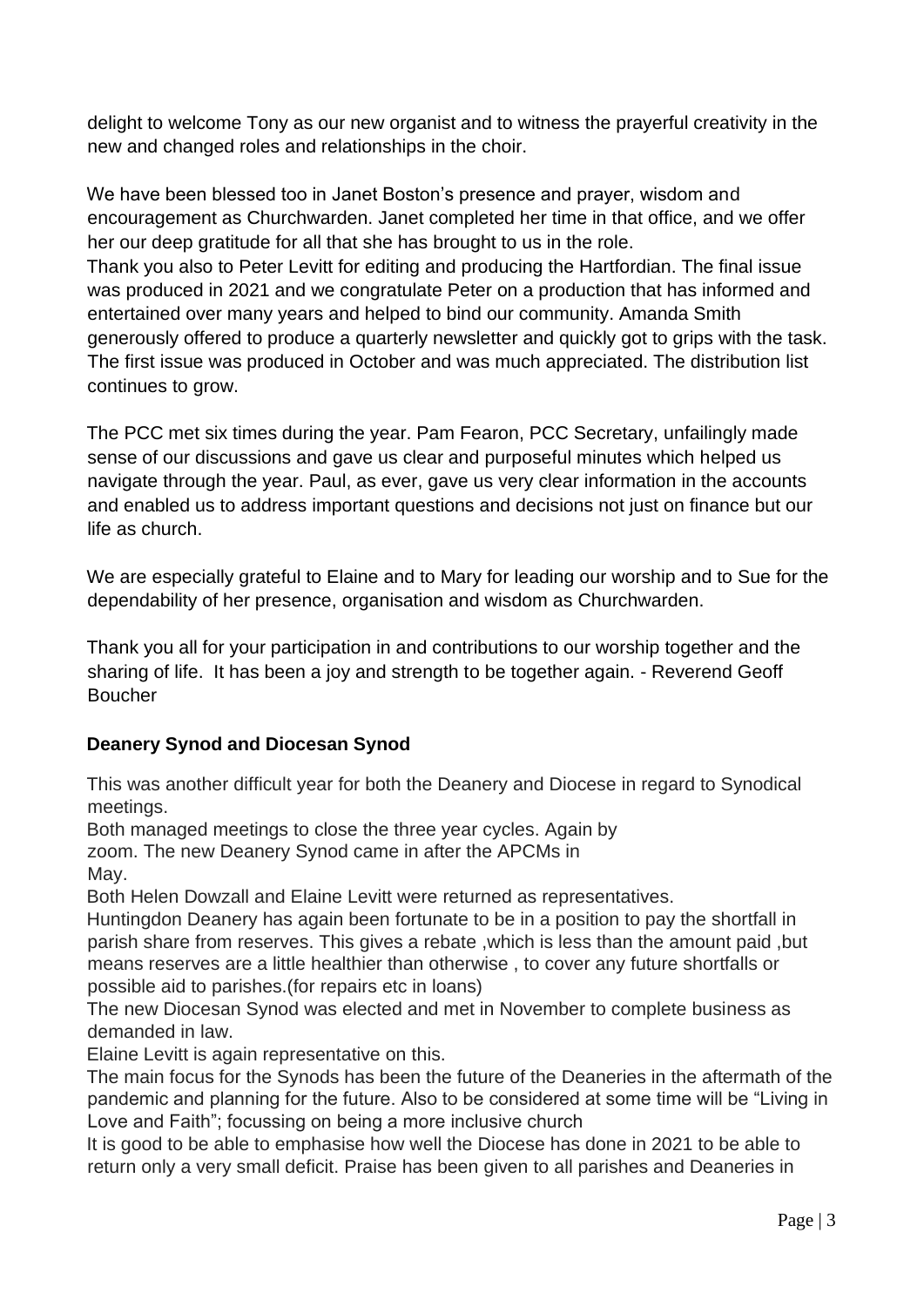their efforts to pay Parish Shares and together with careful budgeting elsewhere this has meant the deficit was much less than anticipated. – Elaine Levitt

#### **Churches Together in Huntingdon and Godmanchester**

Most of the member churches of CTHG were pre-occupied during 2021 with maintaining the hybrid 'worship on line/worship live'. Most churches reported surviving satisfactorily though some leakage of members was experienced across the spectrum of churches. The standing Committee met four times during the year either by zoom or from July in person. The AGM in November was held in the new Methodist Church Extension.

The regular CTHG sponsored functions continued: Thought for the Day on Huntingdon Community Radio (Elaine Levitt and Clifford Owen do two talks a month) Men's bimonthly breakfasts have been mainly by Zoom.

HOMELESSNESS was the main topic considered thoroughly during the early part of the year. After much discussion (including an outside speaker) it was decided that the Huntingdon churches lacked the essential resources required to support such a venture. Nevertheless Christchurch Huntingdon promoted the group offering FURNITURE and HOUSEHOLD ESSENTIALS for NEEDY FAMILIES.

WEBSITE: Lindsay, the Chaplain of the Salvation Army Hostel in Kings Ripton Road, will be revamping the CTHG website which has 'gone cold'.

Our own, Helen Dowzall, came up with ideas about pilgrimage around our churches as a result of the Baggage and Treasures course we did at Hartford in the autumn. This chimes with an idea Clifford had about pilgrimage around the local churches. Helen and Clifford will be working on it!

The Chair for 2022 will be Revd. Elaine Blundell, Baptist Minister at Trinity Church (by the Lord

Protector). – Reverend Clifford Owen

# **Achievements and Activities**

Due to Covid-19 our social and fund-raising events only gradually started to reappear as restrictions lightened with refreshments after Sunday morning services beginning again in December.

Events resumed slowly from the end of June and included Daphne and Mike's Garden Party, Clifford's Walk / Cycle, Cream Teas, Organ Recital, Harvest Lunch, Art Exhibition and Christmas Fayre.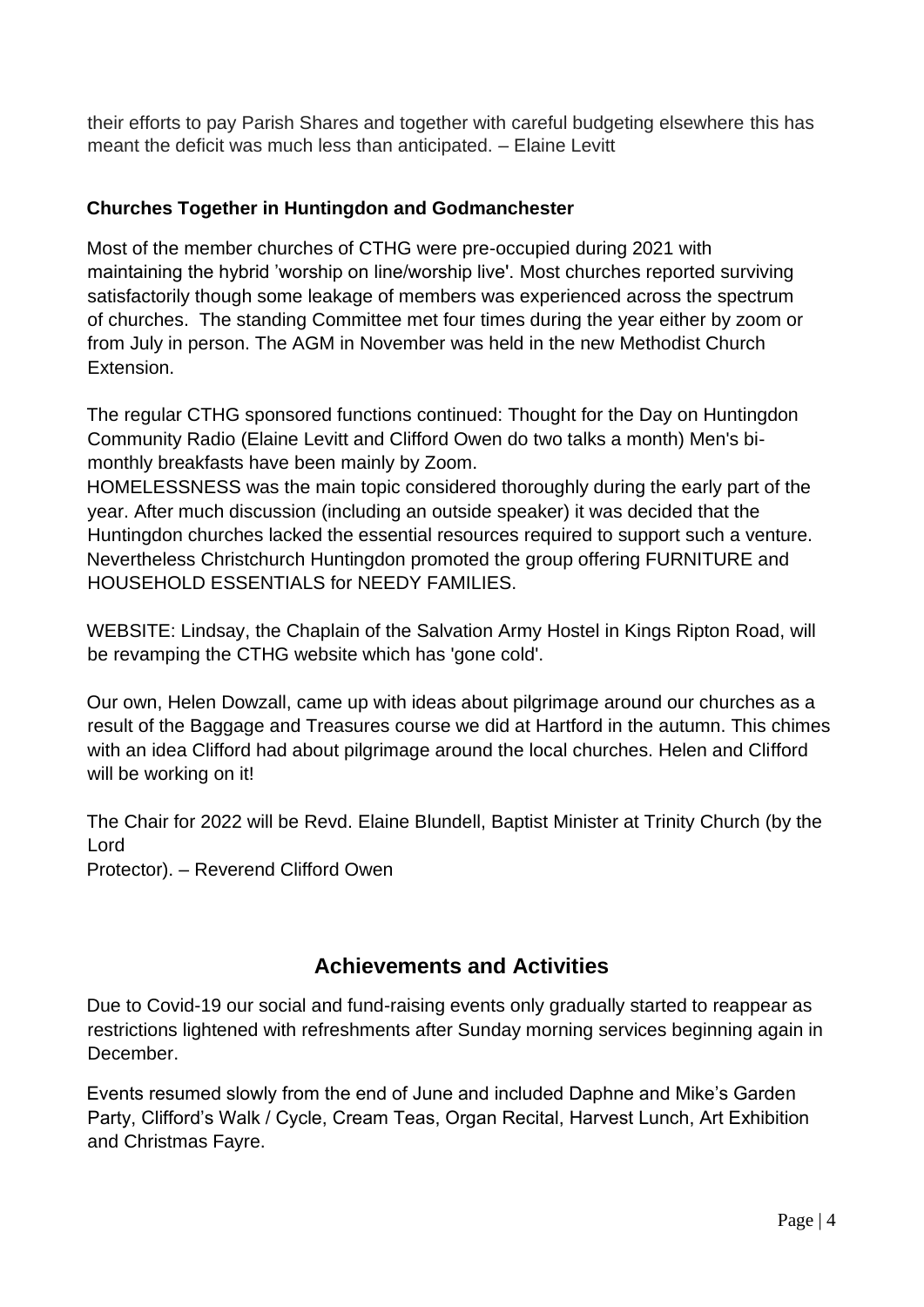# **Crafty Saints**

During the last year a small group of us have continued to meet as often as circumstances have allowed. We have now started meeting again regularly on Monday mornings from 10 am until 12 noon.

We were able to make a significant contribution to the money raised at the Christmas Fayre through our craft stall where we sold various items.

We are all appreciating being able to get together again and as hopefully the situation with Covid19 improves we look forward to welcoming new people and learning new skills. – Mary Adlam

#### **Hartfordian**

The Harfordian magazine ceased publication in paper booklet and electronic formats with the

June/July 2021 edition. The P.C.C. was unable to find anyone willing to continue with these magazine formats and an email newsletter has been produced. The archive of copies and materials has been placed at the disposal of the P.C.C. and will be held for 1 year before deletion. All personal data held for subscription and other purposes has been deleted to satisfy general GPDR requirements. Peter Levitt formerly Editor, The **Hartfordian** 

*Sincere thanks to Peter for all his hard work and dedication over many years of producing the Hartfordian. - Sue Craven* 

# **Financial Review**

Please see the Annual Accounts for details.

## **Structure, governance, and management**

The method of appointment of PCC members is set out in the Church Representation Rules. At All Saints the membership of the PCC consists of the incumbent, associated clergy, elected and coopted members drawn from members of the congregation who are on the electoral roll.

The full PCC meets six times a year to discuss and make decisions on all matters of general concern and importance to the parish including how church funds are spent. A smaller Standing Committee meets prior to the PCC meeting to collate and prepare information for PCC consideration but it has no powers to make decisions unless specifically instructed by the PCC at a prior meeting.

To facilitate the worship and outreach activities that take place at All Saints it is important that we maintain the fabric of our church and church room. We are very grateful to the small army of unsung heroes who regularly carry out cleaning and maintenance tasks in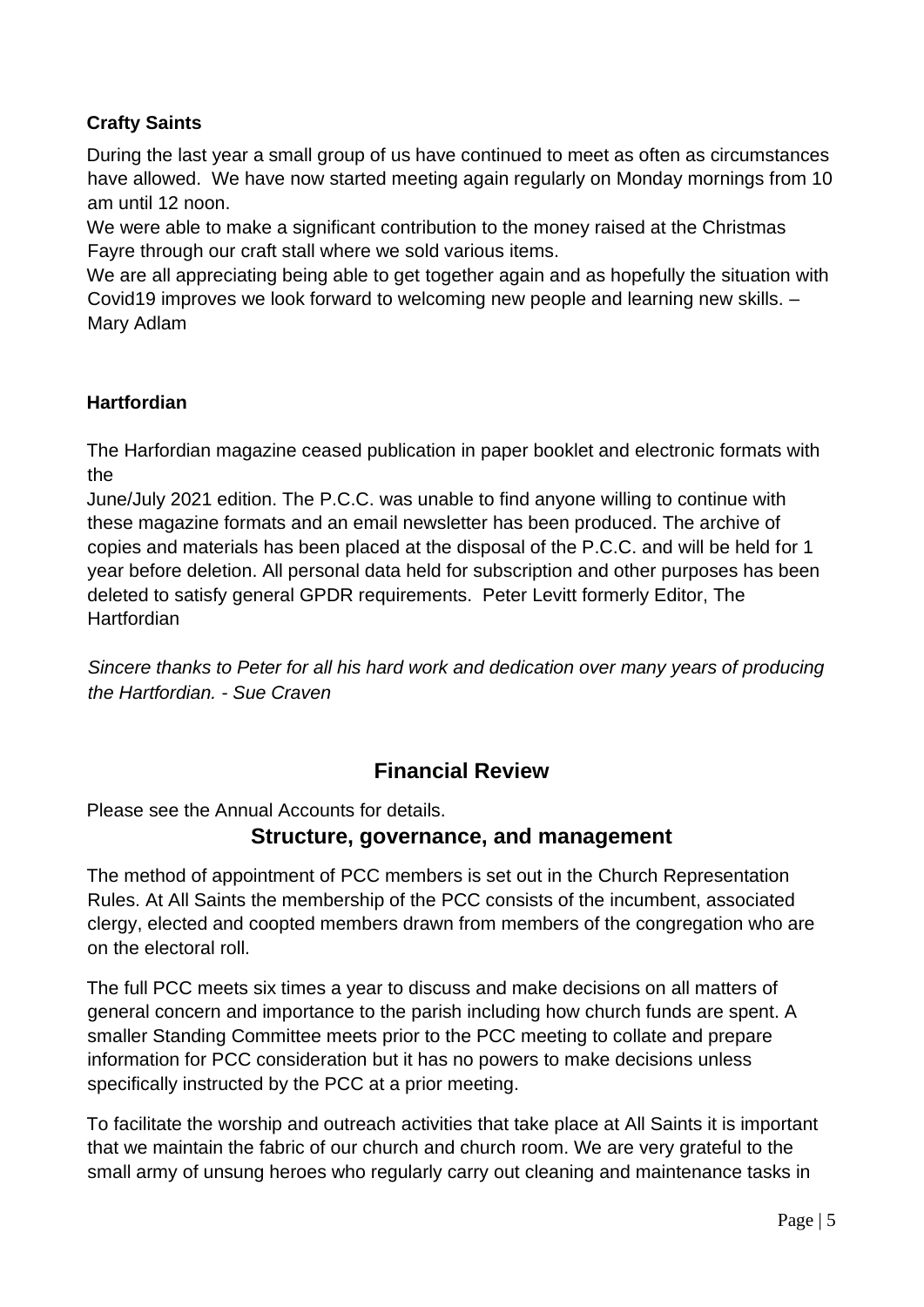and around our church and those who look after the church contents and consumable supplies.

#### **Churchwardens' Fabric Report for 2021**

**January** - 22 new cushions for nave pews delivered

**February –** old curtains and rails from South door and choir vestry removed and new rails fitted

**March** – organ rebuilt in church; church major clean; inspection visits from organ consultant; new curtains hung; new pew cushions put in place; Fire Alarm serviced

**April** – leaking cistern in disabled toilet repaired

**May** – new fire alarms fitted

**June** – installation of Denon DNF 350 USB/Bluetooth Media Player: organ tuned

**July** – boiler annual service and safety check; new organ mirror installed

**August** – Replacement Pressurisation Unit; revarnishing of and repairs to glass fronted notice board in churchyard

**September** – Smart Water applied to outside metalwork; Fire alarms and Fire extinguishers checked – one extinguisher replaced

**October** – sound system checked to identify fault with microphones

**November** –– lower gutters cleaned; sound system rechecked to identify persistent fault with microphones; installation of new microphone and stand

**December –** lock in south door removed, overhauled and replaced; work on south door to ease

closing; – lantern seat replaced

The Log Book and the Church Property Register are up to date. They have been checked and signed off as an accurate record. – Sue Craven

#### **Church Flowers**

Despite the Covid19 restrictions we have done our best to keep the church looking welcoming and cheerful again this year.

The flowers in church are generally arranged all year round on a rota except during Lent. Special displays at Christmas, Easter and Harvest are part of the cycle when all the arrangers work together. We are once again able to offer special flowers for weddings as we have some experienced flower ladies.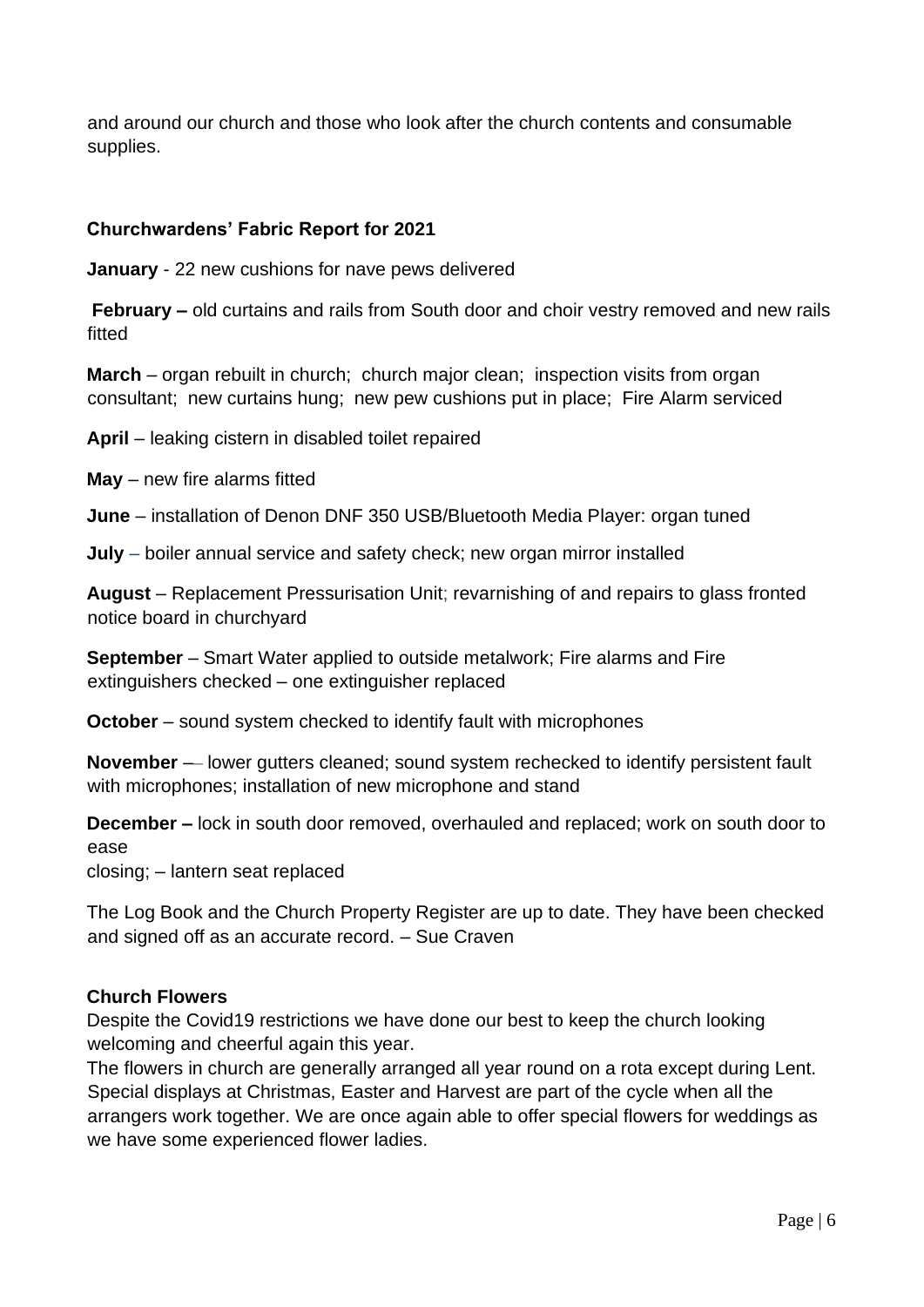We would be still very pleased if new people joined the current group and if they felt underconfident they could be with one of the established group until they felt ready to work on their own arrangements.

Money is available to pay for flowers but currently few, if any, of the ladies accept payment and this saves the Church a considerable amount of cash. Donations are given by some members of the congregation especially for the lilies in memory of loved ones at Easter. Although we were unable to collect for this this year, hopefully this will happen in 2022. - Pam Clark

#### **Organ and Choir**

I became the organist in August and feel very privileged to be playing the newly restored Hill organ and thank everyone for making me feel so welcome and to Linda for helping me feel my way through these early days.

In September Richard Bower came back and gave a recital together with a very informative talk about the history and various aspects of the instrument, even playing Bach's Toccata and Fugue in D minor – no mean feat on a single manual organ!

The small but dedicated choir are a joy to work with and their singing really adds something to our Sunday worship as well as leading the singing at weddings and other occasional services. I particularly enjoyed the Carol Service when the choir were able to sing two items on their own. It is good that David Brown is still willing to play at Evening Prayer and also that Helen is able to help out in the event of me missing a Sunday morning service. – Tony Humes / Linda Davies.

#### **Health and Safety**

I carried out a slightly delayed annual Health and Safety inspection of the church and its grounds in January 2022. Most comments on previous reports had been actioned; outstanding matters were raised in the report following the inspection.

It was noted that the church followed the Government regulations and Church of England guidelines on precautions during the Covid-19 pandemic, and individual risk assessments were raised where appropriate for specific church events and services. These risk assessments were regularly reviewed following changing regulations and guidance. – Vaughan Clark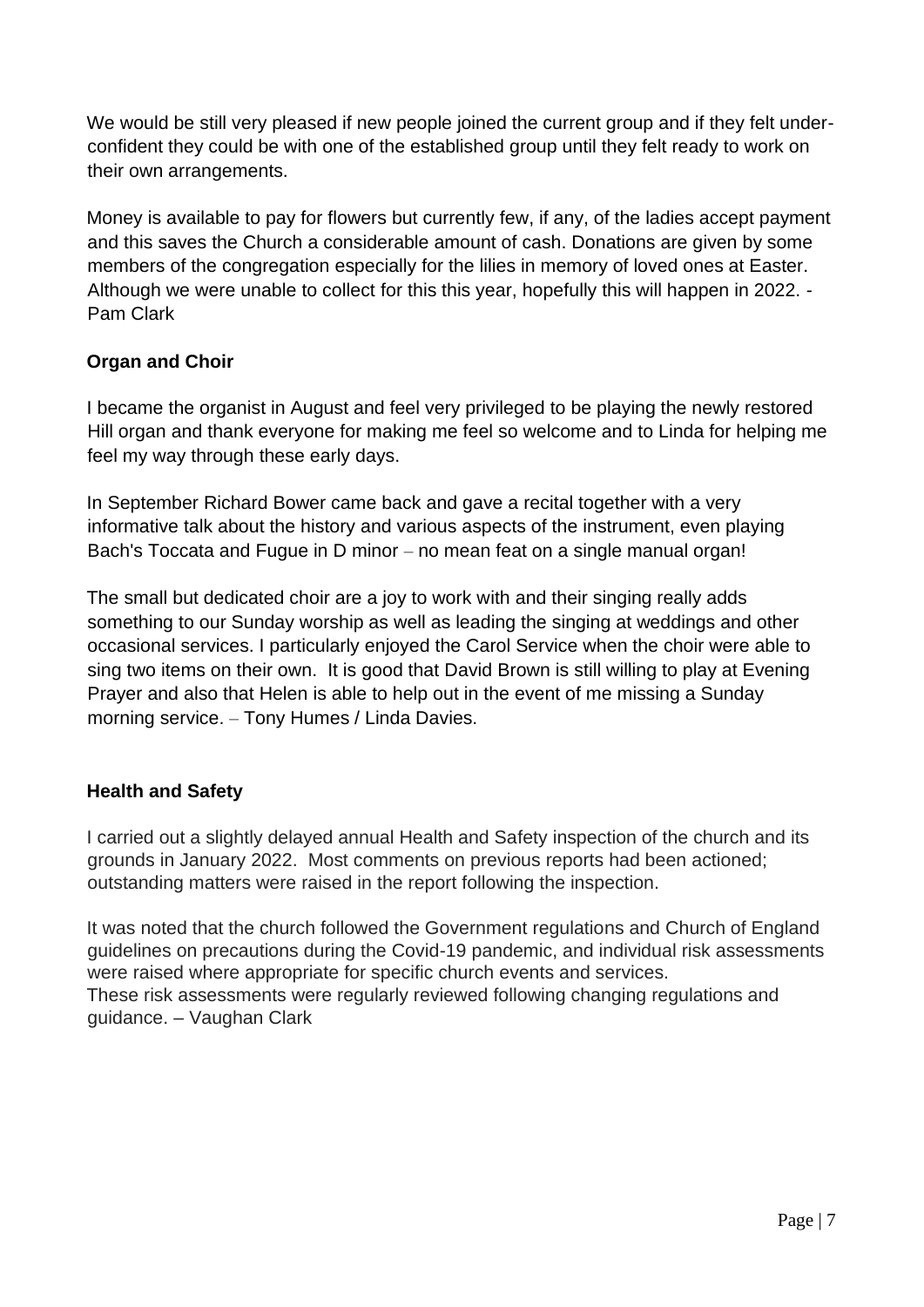#### **Safeguarding**

Due to the difficulty in finding a replacement Safeguarding Officer the Reverend Geoffrey Boucher has taken on the role as interim named officer. Paul Fearon agreed to undertake the role of DBS Administrator to support the Safeguarding Officer.

The Safeguarding Policy 'Promoting a Safer Church' was updated and approved by the PCC in

September 2021 and is displayed on the Church Notice Boards and Website. All people including Members of the Ministry Team, Members of the PCC and other members of the congregation requiring a Criminal Record Check (DBS) have a current certificate and all these people have completed the necessary Safeguarding Training for their roles.

## **Administrative information**

All Saints Church is situated at The Hollow, Hartford, Huntingdon, Cambridgeshire PE29 1YF. It is part of the Diocese of Ely within the Church of England.

The Rector, the Reverend Geoffrey Boucher, who is responsible for the benefice of All Saints Hartford and St Mary the Virgin Houghton with Wyton, resides at The Rectory, 3 Rectory Lane, Wyton PE28 2AQ.

PCC members who have served at any time during 2020 are listed below.

#### **Ex-Officio Members:-**

The Rector - Reverend Geoffrey Boucher

Associate Ministers – Reverend Clifford Owen, Reverend Catherine Wright

Licensed Lay Minister – Mrs Elaine Levitt

Churchwardens - Mrs Janet Boston (until 23rd October 2021), Mrs Sue Craven

Deanery Synod Representatives – Mrs Elaine Levitt, Mrs Helen Dowzall

#### **Elected Members:-**

Mrs Mary Adlam

Mrs Pam Clark

Mrs Nanette Cleghorn (until 20<sup>th</sup> April 2021)

Mr Derek Colbert (from 20<sup>th</sup> April 2021)

Mrs Pam Fearon

Mr Paul Fearon

Mr Colin Jones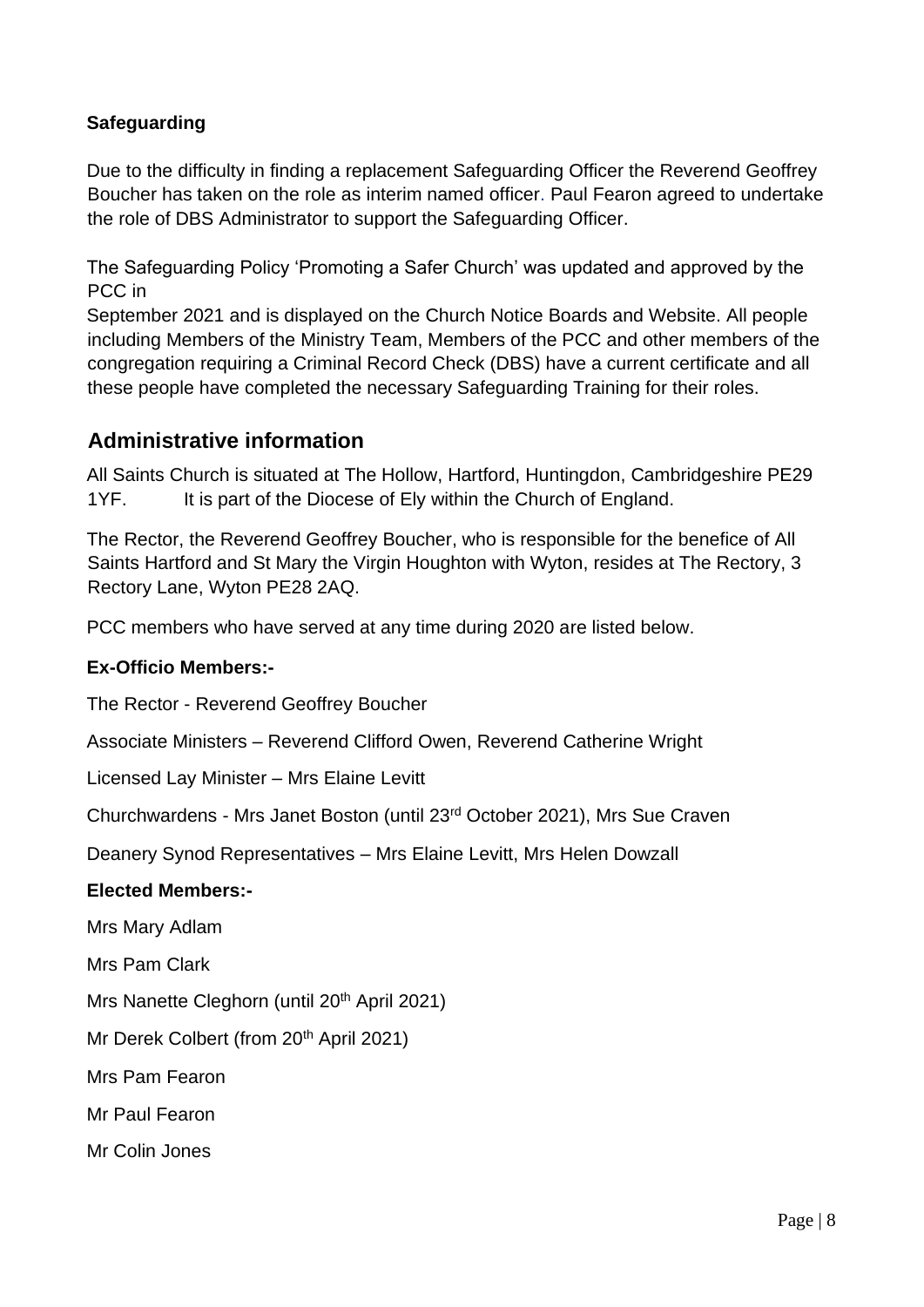Mrs Carol King (from 20<sup>th</sup> April 2021)

Mr Peter King (from 20<sup>th</sup> April 2021) Mrs Amanda Smith

#### **Appointed**

**Positions:-** Treasurer

–Mr Paul Fearon

PCC Secretary – Mrs Pam Fearon

Fabric Officer –Mr Victor Phillips

Organist and Choirmaster – Mrs Linda Davies (Organist until 19<sup>th</sup> July 2021 but continuing as Choirmistress)

Organist – Mr Tony Humes (from 1<sup>st</sup> August 2021)

Health and Safety Officer – Mr Vaughan Clark

Gift Aid Coordinator – Mrs Helen Dowzall

Electoral Roll Officer – Mrs Helen Dowzall

Churches Together Representatives – Mrs Janet Boston (until 23rd October 2021), Reverend Clifford Owen

Safeguarding Officer – Reverend Geoffrey Boucher interim named officer (from 7/9/2021)

DBS Administrator – Mr Paul Fearon

Data Protection Officer – Mr Patrick Hawkins (from December 2021)

Website – Mrs Haleema Hawkins

Flower Arranging Coordinator – Mrs Pam Clark

Independent Examiner - Mr David Ebdale

Authorised Worship Leader – Mary Adlam

Magazine Editor – Mr Peter Levitt (until 31<sup>st</sup> May 2021)

Newsletter Editor – Mrs Amanda Smith (from 1st September 2021)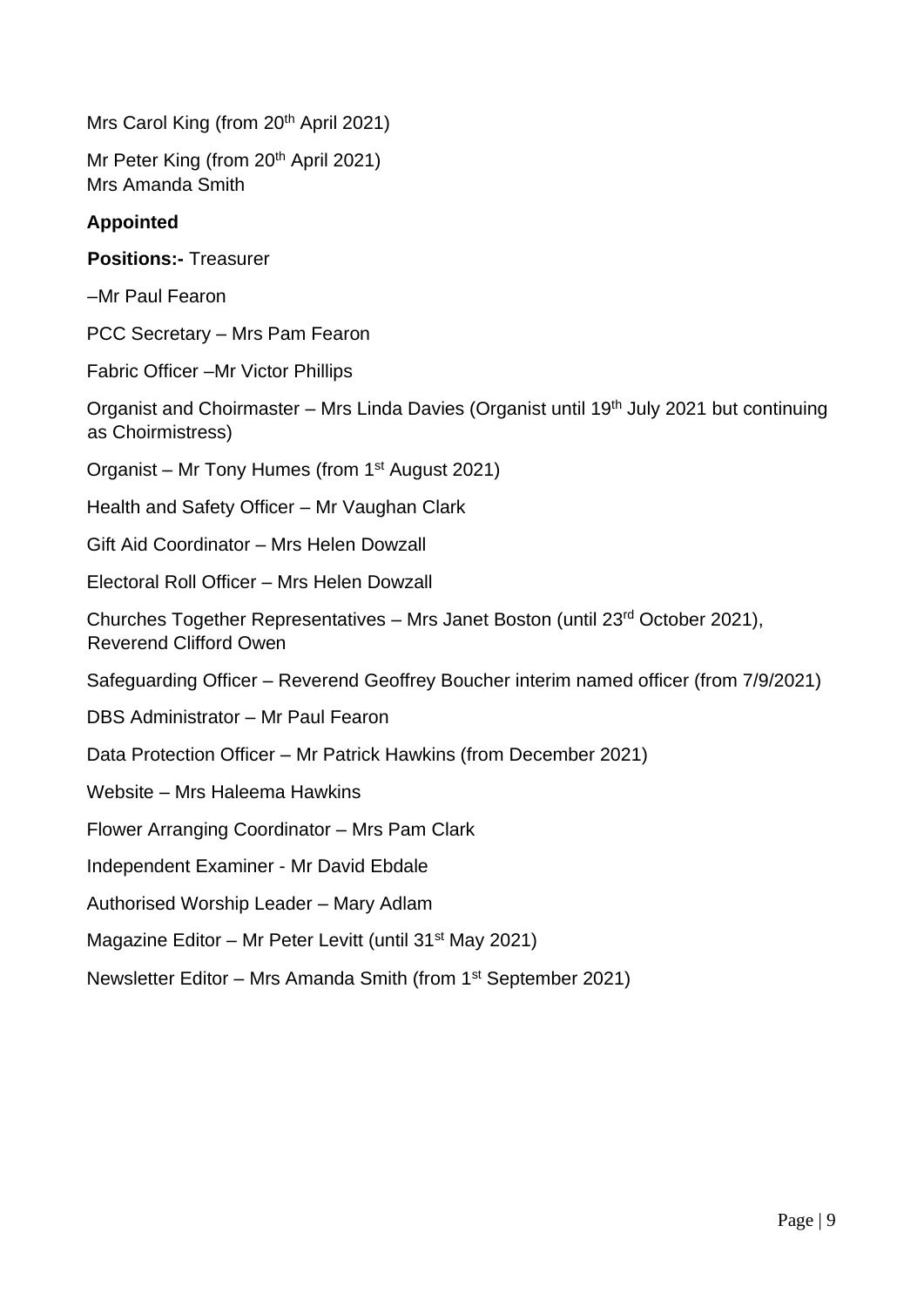# **ALL SAINTS CHURCH HARTFORD RECEIPTS AND EXPENDITURE ACCOUNTS FOR THE YEAR ENDED 31st DECEMBER 2021**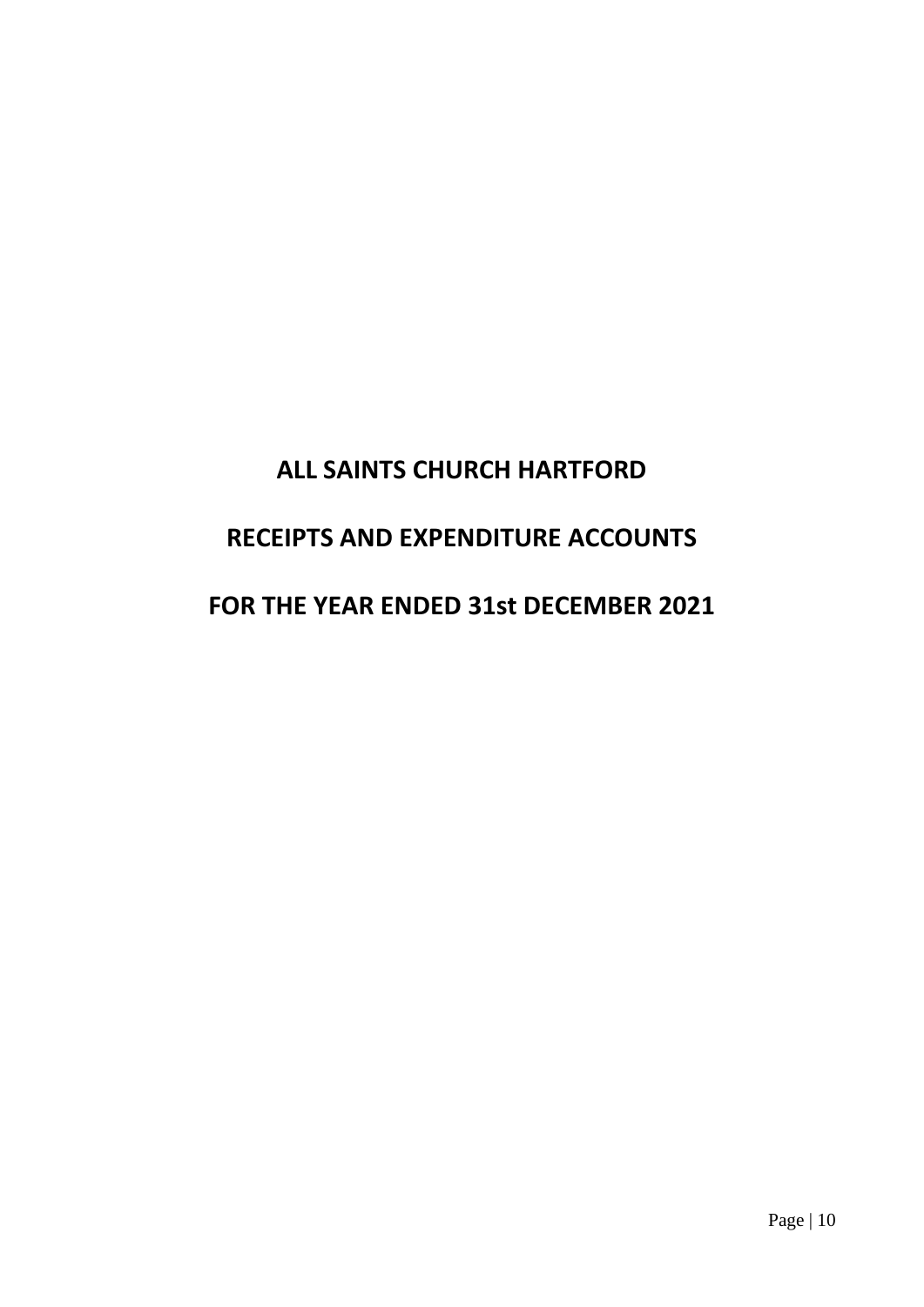# **ALL SAINTS CHURCH HARTFORD ACCOUNTS FOR THE YEAR ENDED 31st DECEMBER 2021**

#### **Independent Examiner's Report to the PCC of All Saints Church Hartford**

I have examined the Report and Financial Statements of the PCC set out on pages 3 to 8, in accordance with the instructions which have been given to me without carrying out a full audit.

The Independent Examination has been carried out in accordance with the Church Accounting Regulations 2006 and the Charities Act 2011.

In my opinion the report and Financial Statements which have been prepared by the Treasurer on behalf of the PCC, in so far as those records concern the running of the PCC, is a fair summary of the accounting records for the year ended 31 December 2021 and is sufficiently supported by accounts, receipts and records.

Signature: Date: 1st February 2022

D Ebdale Independent Examiner Clock Tower Cottage, The Green, Houghton, Huntingdon, Cambridgeshire PE28 2AX

# **These accounts were approved by the Parochial Church Council at the meeting on 21st March 2022.**

Signed for and on the behalf of the PCC:

Rev Geoff Boucher

Rector

Mr Paul Fearon

Treasurer

#### **Contents**

- Page 3 Income and Expenditure Account Statement of Bank Funds
- Page 4 8 Treasurer's Report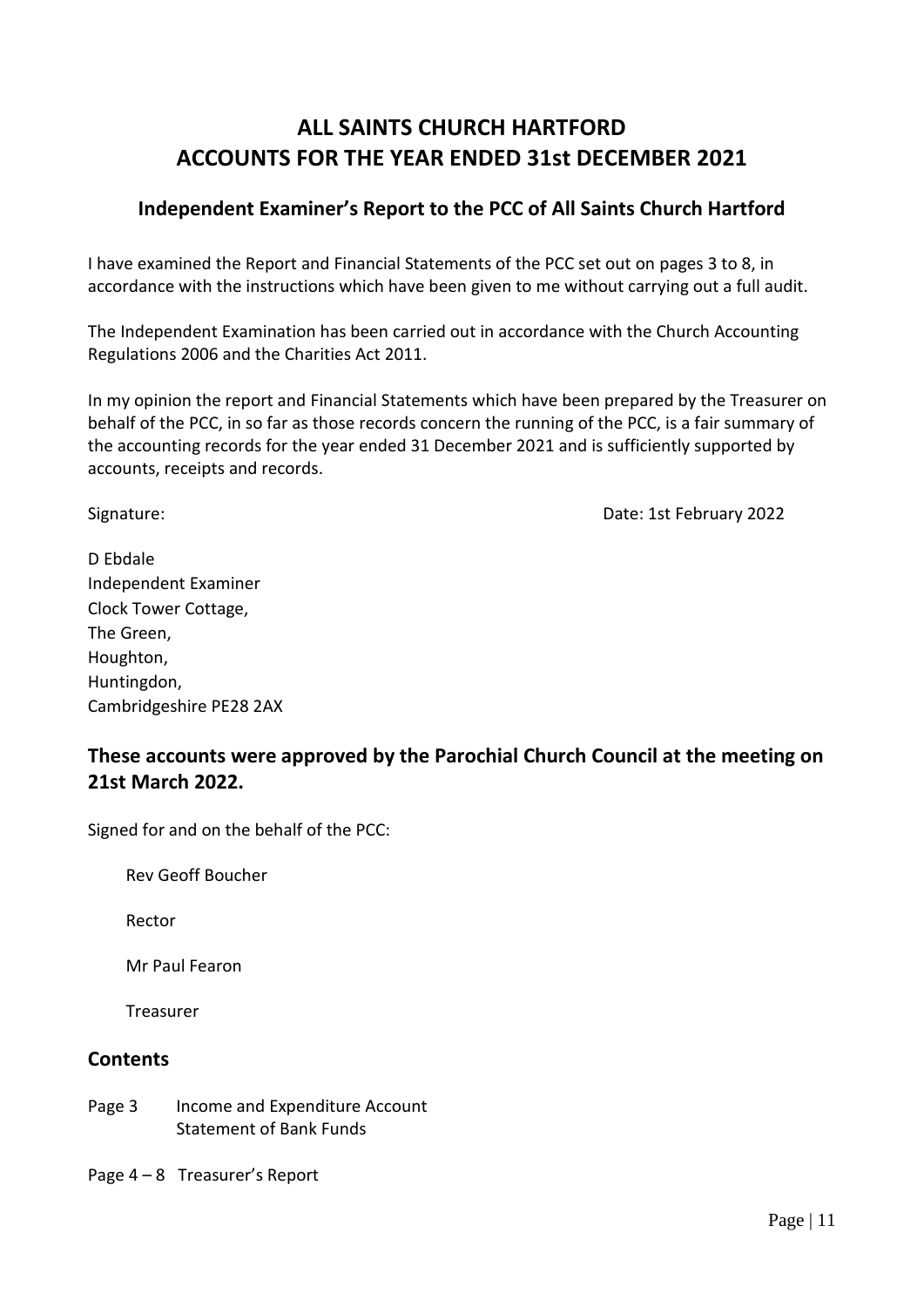| Receipts and Expenditure Accounts for the year ended 31st December 2021 |           |           |                                       |           |              |
|-------------------------------------------------------------------------|-----------|-----------|---------------------------------------|-----------|--------------|
|                                                                         |           |           |                                       |           |              |
| <b>Receipts</b>                                                         |           |           | <b>Expenditure</b>                    |           |              |
|                                                                         | 2021      | 2020      |                                       | 2021      | 2020         |
| <b>Planned Giving</b>                                                   | 5,128.99  | 2,728.71  | <b>Cost of Generating Funds</b>       | 186.26    | 85.85        |
| Parish Giving Scheme                                                    | 12,953.64 | 13,163.20 | Mission Giving & Charitable Donations | 3,634.90  | 3,419.90     |
| <b>Cash Collections</b>                                                 | 2,713.24  | 587.79    | <b>Ministry Share</b>                 | 28,158.61 | 28,175.63    |
| Donations                                                               | 2,180.00  | 5,634.14  | Organist Fees & PCC Expenses          | 1,372.83  | 1,070.00     |
| Gift Aid                                                                | 8,210.73  | 5,512.44  | Expenses for clergy & pastoral staff  | 0.00      | 0.00         |
| Legacies                                                                | 0.00      | 0.00      | Mission & Evangelism costs            | 35.00     | 0.00         |
| VAT reclaimed                                                           | 8,315.26  | 0.00      | Equipment                             | 4,431.00  | 0.00         |
| Fund Raising (gross amount)                                             | 4,438.08  | 971.00    | Regular Expenses                      | 3,561.53  | 2,441.69     |
| Income from property & Interest                                         | 389.02    | 368.02    | <b>Utilities</b>                      | 2,295.96  | 2,935.74     |
| Statutory fees retained by PCC                                          | 2,835.00  | 2,935.00  | <b>Insurance Premiums</b>             | 2,337.56  | 2,396.34     |
| Church Room Lettings                                                    | 2,082.25  | 1,766.50  | Repairs & Maintenance                 | 12,733.60 | 42,290.37    |
| Other Income                                                            | 368.00    | 360.00    | Contra Out                            | 3,072.10  | 1,487.00     |
| Contra In                                                               | 2,982.80  | 1,937.00  | <b>Parochial Fees</b>                 | 3,157.00  | 4,117.50     |
| Parochial Fees                                                          | 3,157.00  | 4,165.00  | LLM & SSM Fees                        | 100.00    | 185.00       |
| LLM & Visiting Clergy                                                   | 100.00    | 185.00    |                                       |           |              |
| Organ Appeal Fund                                                       | 9,171.00  | 21,399.00 |                                       |           |              |
|                                                                         |           |           |                                       |           |              |
| <b>Total Income</b>                                                     | 65,025.01 | 61,712.80 | <b>Total Expenditure</b>              | 65,076.35 | 88,605.02    |
|                                                                         |           |           | <b>Total Income</b>                   | 65,025.01 | 61,712.80    |
|                                                                         |           |           |                                       |           |              |
|                                                                         |           |           | Surplus / Deficit                     | $-51.34$  | $-26,892.22$ |
|                                                                         |           |           |                                       |           |              |
| <b>Transferred from Reserves</b>                                        | 0.00      | 50,000.00 | <b>Transferred to Reserves</b>        | 0.00      | 0.00         |

# **Statement of Bank Funds for the year ended 31st December 2021**

|                            |                        | £'s                      |                   |                   |
|----------------------------|------------------------|--------------------------|-------------------|-------------------|
|                            | <b>RESTRICTED 2021</b> | <b>UNRESTRICTED 2021</b> | <b>TOTAL 2021</b> | <b>TOTAL 2020</b> |
| LLOYDS GENERAL FUND        | 0.00                   | 6,913.05                 | 6,913.05          | 6,964.39          |
| LLOYDS IAS GENERAL FUND    | 0.00                   | 8,961.84                 | 8,961.84          | 17,630.75         |
| <b>CBF INVESTMENT FUND</b> | 0.00                   | 40,687.48                | 40,687.48         | 34,625.67         |
|                            |                        |                          |                   |                   |
| <b>TOTAL</b>               | 0.00                   | 56,562.37                | 56,562.37         | 59,220.81         |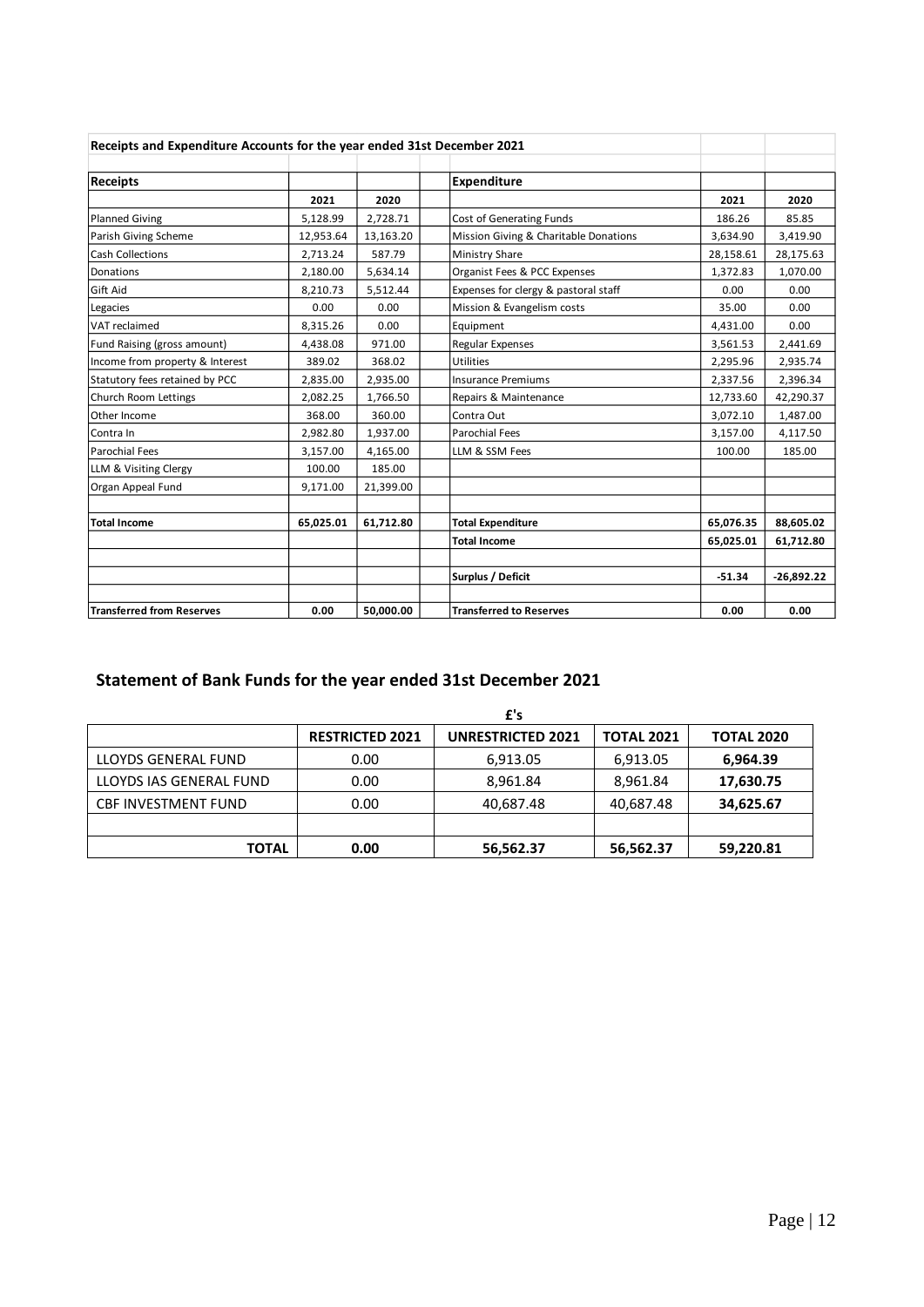#### *TREASURER's REPORT - YEAR ENDED 31st DECEMBER 2021*

#### *SUMMARY*

The annual accounts are prepared on a receipts and expenditure basis. The total income for the year ended  $31<sup>st</sup>$  December 2021 was £65,025 and total expenditure was £65,076 resulting in a deficit of £51 for the year.

Total funds held in the three bank accounts were £56,562 at the 31<sup>st</sup>December 2021, a decrease of £2,658 compared with the 31stDecember 2020.

At the end of 2021 there were reserves of £32,493 compared with £26,492 at the end of 2020, an increase of £6,001. These funds are available if required.

The Covid-19 pandemic again presented a significant challenge in managing the church finances. Prudent management of our expenditure coupled with an increase in Direct Giving has enabled us to cope with a much lower contribution from other income which we receive in a normal year from Fundraising, Church Room Lettings and Parochial Fees.

#### *INCOME*

Our income came from six main sources:

- Direct Giving
- Church Room Lettings
- Fundraising
- Parochial Fees (PCC)
- VAT Refund
- Organ Appeal

In a normal year 30% of our income comes from Church Room Lettings, Fundraising and Statutory Fees and in 2021 the income received from these three sources was just 15% of our total income.

*Direct Giving* – this includes the Parish Giving Scheme (PGS), planned giving, collections, donations, and tax refunds from Gift Aid and the Small Donations Scheme. Direct Giving was £31,186 in 2021 compared with £27,626 in 2020. Direct Giving was up by £3,560 which is very encouraging given the closure of the church for services for three months at the beginning of 2021. However, it should be noted that the Gift Aid receipt of £8,210 included £2,420 from the donations to the Organ Appeal and adjusting for this the increase in Direct Giving was 4.1%.

*Church Room Lettings* – the income from Lettings was £2,082 in 2021 compared with £1,610 in 2020. Lettings restarted in July and understandably have been at a much lower level than in previous years. The White Swan Academy is the main hirer of the Church Room and accounts for over 60% of our income from Church Room Lettings.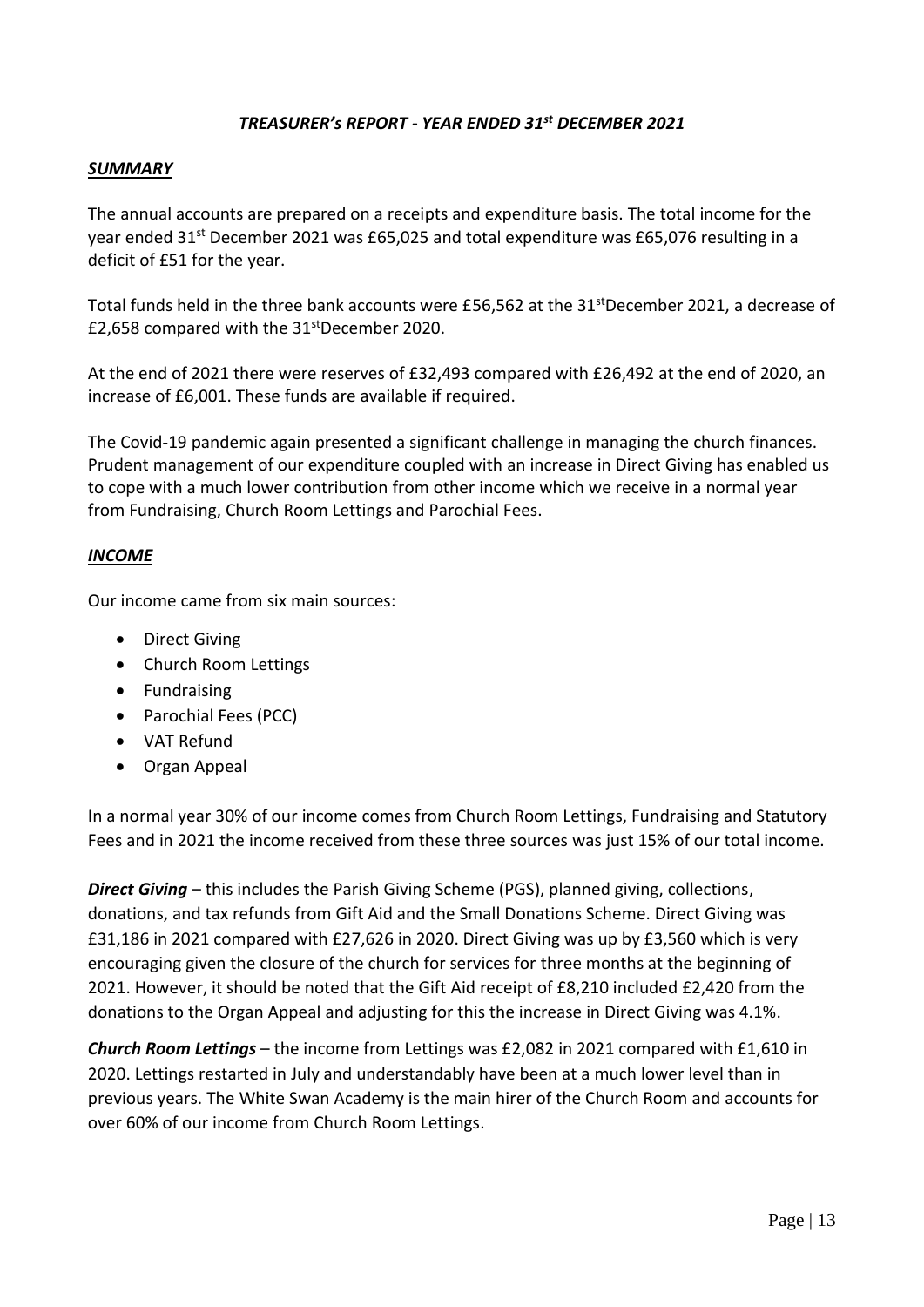*Fundraising* – the gross income received in 2021 was £4,438 compared with £971 in 2020, an increase of £3,467. The cost of generating these funds was £186 leaving net income from fundraising of £4,252 compared with £886 in 2020.

*Parochial Fees (PCC)* – the income in 2021 was £2,835 and comes from Weddings, Funerals and the Interment of Ashes and is the part retained by the PCC. This represents a decrease of £100 compared with 2020. In 2021 there were five weddings, ten funerals in church and four funerals at the crematorium. There were four Interment of Ashes. In the case of funerals, the PCC only receives fees for those held in church.

*VAT Refund* - £8,315 was received from two claims submitted under the Listed Places of Worship Scheme. All the VAT was reclaimed for eligible invoices from 2020 and 2021 including the 5 Year Electrical Report and subsequent electrical work, repair to damage to the Chancel Ceiling, repairs identified in the 2017 Quinquennial Report, repairs to the Organ Chamber and Vestry and the renovation of the Organ.

*Organ Appeal* – the balance of £9,171 was transferred from the Organ Appeal Fund in March and was used to pay the final invoice from Bower & Co for the refurbishment of the organ. The Organ Appeal Fund is now closed.

#### *EXPENDITURE*

Our expenditure is from seven main captions:

- Ministry Share
- Parochial Fees (Diocese)
- Mission and Charitable Giving
- Utilities
- Repairs and Maintenance
- Equipment and Furnishings
- Insurance

*Ministry Share* - all parishes in the diocese contribute towards the Ministry Share which is used to cover the cost of Clergy Stipends. Our contribution in 2021 was £28,158 and was paid in full. All other Diocesan costs are covered by income from the Diocesan Investment Fund.

*Parochial Fees (Diocese)* – £3,157 of Statutory Fees was paid to the Diocese for the Weddings, Funerals and Interment of Ashes conducted in 2021.

*Mission and Charitable Giving* – The PCC agreed that despite the continuing financial impact of Covid-19 it was important to maintain our Mission and Charitable Giving. In 2021 we gave £3,634 with donations to the following organisations: Children's Society £250; Fusion £960; Godmanchester Food Bank £250 in addition to gifts of tins and packets of food; Hinchingbrooke Hospital Chaplaincy £250; Huntingdon Area Money Advice £420; Kairos Prison Ministry for their work in Littlehey Prison £250; Kitegomba – Church of Uganda Primary School £400; Mid Cambs Women's Refuge £250; Salvation Army for Kings Ripton Court £250; Royal British Legion £100; Thrive £250.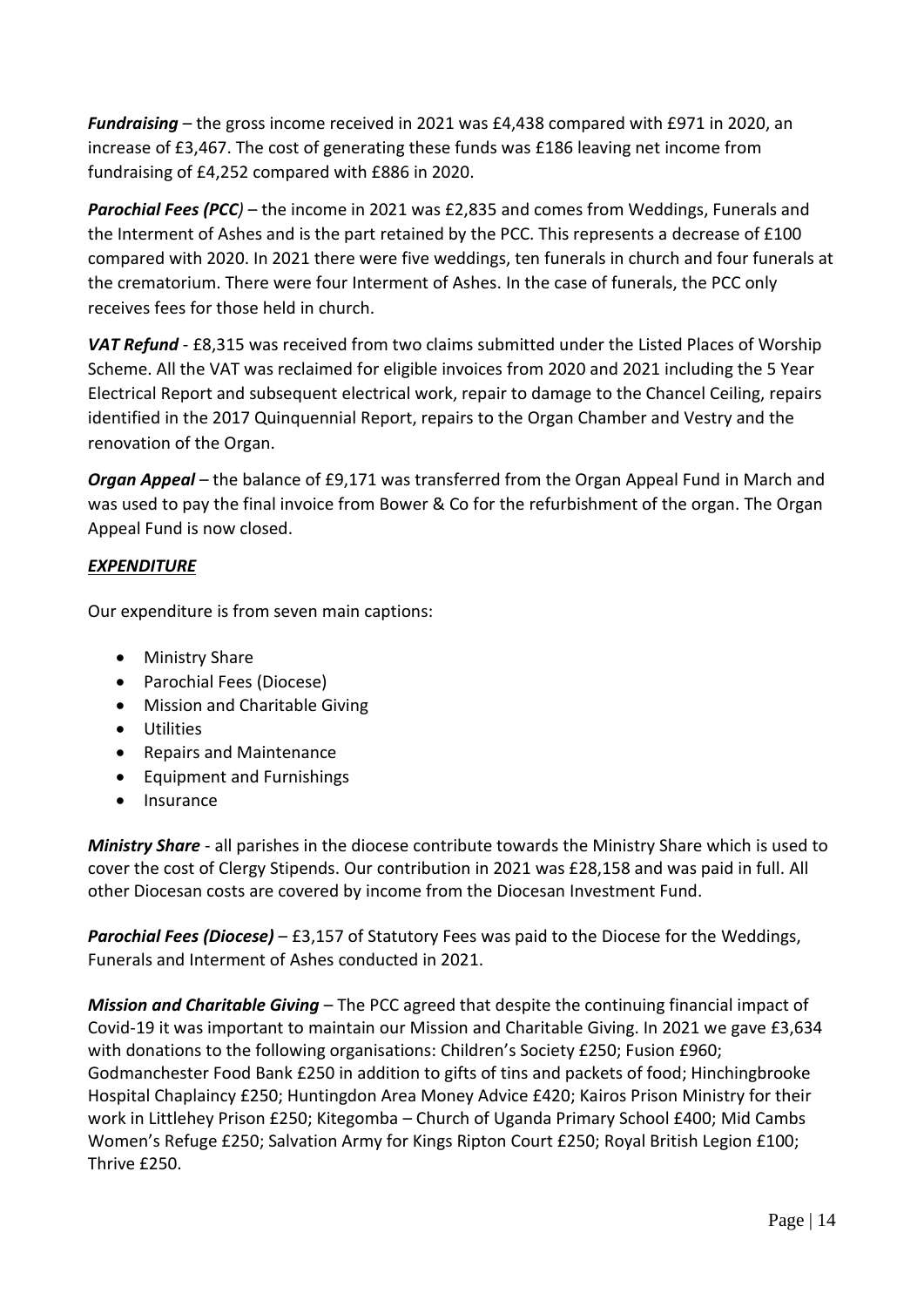*Utilities* – the cost for utilities totalled £2,295 in 2021 compared with £2,935 in 2020. The charge by utility was £1,618 for gas, £605 for electricity and £72 for water. There was a reduction in the use of gas and electricity due to the lockdown in quarter one. We have a contract with Total Energies using the Energy Basket negotiated for the Church of England through the Parish Buying Organisation which provides green energy at competitive prices. However, it should be noted that in the last quarter of 2021 the price we paid for energy increased by 15% following the large increase in global energy prices. The budget for utilities in 2022 of £3,500 reflects this based on our normal annual usage.

*Repairs and Maintenance* – £12,733 was spent on repairs and maintenance and includes the payment of £9,171 for the final invoice for the organ renovation. The following repairs were also undertaken; replacement of the pressurisation unit for the church heating system - £1,053; the new Lectern Microphone - £435; the new Lantern Seat - £1,600; and rehanging the main Church Doors £150.

*Equipment and Furnishings* - £4,431 includes £1,825 paid to Pedlars for the pew cushions and £1,132 to Cambridge Interiors for the curtains. £1,000 has been transferred into the contra account and ringfenced as the deposit for the Oak Audio Unit which has been ordered from Jacowe Joinery. The Oak Audio Unit will house the PA and music systems and is the final part of the works arising from the organ renovation.

**Insurance** - our insurance cover is provided by Ecclesiastical Insurance and the premium paid in 2021 was £2,337. A three-year agreement with Ecclesiastical Insurance was renewed in 2021 using the Parish Plus Scheme and is next due for renewal in June 2024. The PCC reviews the level of cover it holds annually.

*Recognition* – We owe a big *'thank you'* to everyone who gives regularly to the Church. In doing so we must never forget the people who give freely of their time, talent, and energy some of whom provide goods to support the church which has a real benefit in helping us to reduce our expenditure. *Thank you***.**

#### *BANK FUNDS AND OTHER ASSETS*

#### *Bank Funds*

The PCC holds three bank accounts: a Current Account and Instant Access Savings (IAS) Account with Lloyds Bank and an Investment Account with the CCLA. Money excess to our day-to-day needs is held in The CBF Church of England Investment Fund at the CCLA enabling us to get the best return on the funds we hold.

At the 31<sup>st</sup>December 2021 there was £6,913 in our Lloyds Bank Current Account and £8,961 in the Instant Access Savings Account (IAS).

We hold 1739.77 shares in The CBF Church of England Investment Fund and at the 31<sup>st</sup>December 2021 the value of this investment was £40,687 compared with £34,625 at the 31<sup>st</sup>December 2020, an increase in value of £6,001.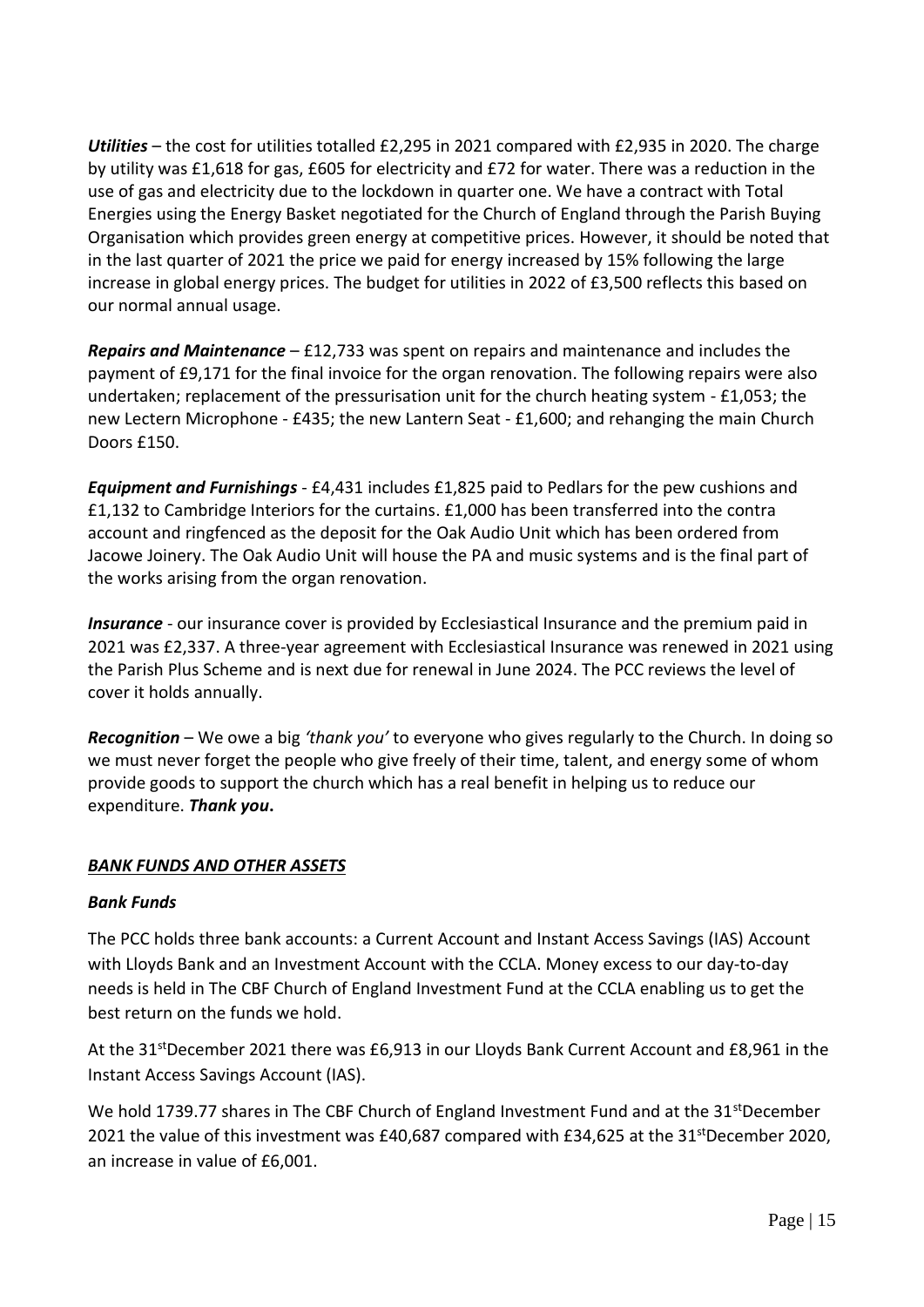£22,961 from the Chancel Designated Fund is held in this account as well as £107 in the Church Enhancement Designated Fund.

The CBF Church of England Investment Fund was set up in 1958 and its aim is to provide a longterm total return comprising growth in capital and distributions. We reinvest all the distributions received. In 2021 the gross income yield for the CBF Church of England Investment Fund was 2.71% and the overall growth in capital value was 16.13%. The financial performance of this fund has remained good, and our investment has been protected. It should be noted that the value of the investment may fluctuate up or down in the short term.

The total funds held in all our bank accounts at the  $31<sup>st</sup>$ December 2021 was £56,562 compared with £59,220 at the 31<sup>st</sup>December 2020, a decrease of £2,658 in total funds.

#### *Other Assets*

*Grazing Land* (6.434 acres) in Hartford is held by the Churchwardens and generates an annual grazing income. The grazing licence was renewed in 2021 through our land agents Brown & Co and we received an income of £368.

During the year the PCC received an unsolicited offer to purchase the Grazing Land which led to a full discussion about what the church should do with the land. The offer was considerably more than the indicative value of £4,400 shown in recent accounts. Advice has been sought from Brown & Co, our Land Agents about the various options open to us and following this the PCC has decided to put the land on the market for sale.

Under the Incumbents and Churchwardens (Trusts) Measure 1964 the Grazing Land is vested to the Diocesan Authority. Ely Diocese as the legal custodian of the Grazing Land must give consent to the sale of the land. The Charities Act states that a Qualified Surveyors Report is required before the legal custodian, (in this instance the Ely Diocesan Board of Finance) can consider an application. We have obtained this valuation and submitted a request for consent to sell the grazing land which should be granted. Whilst the Diocesan Authority is the legal custodian the land belongs to the Church and any rental income or sale proceeds belong to the church and not the diocese.

The proceeds of the sale of the Grazing Land will enable us to invest the money which will provide a far greater return than the current Rental Income.

*Silver* belonging to All Saints Church Hartford is on loan to the Fitzwilliam Museum in Cambridge and was valued in March 2019 at £8,500. This valuation was agreed with the Registration and Loans Department to enable them to apply for a Government Indemnity Insurance on our behalf. The next valuation and renewal date is in 2022.

#### *GOING FORWARD*

#### *Managing our Finances*

The PCC have adopted four principles for managing our finances:

• To balance income and expenditure and when possible, generate a small annual surplus